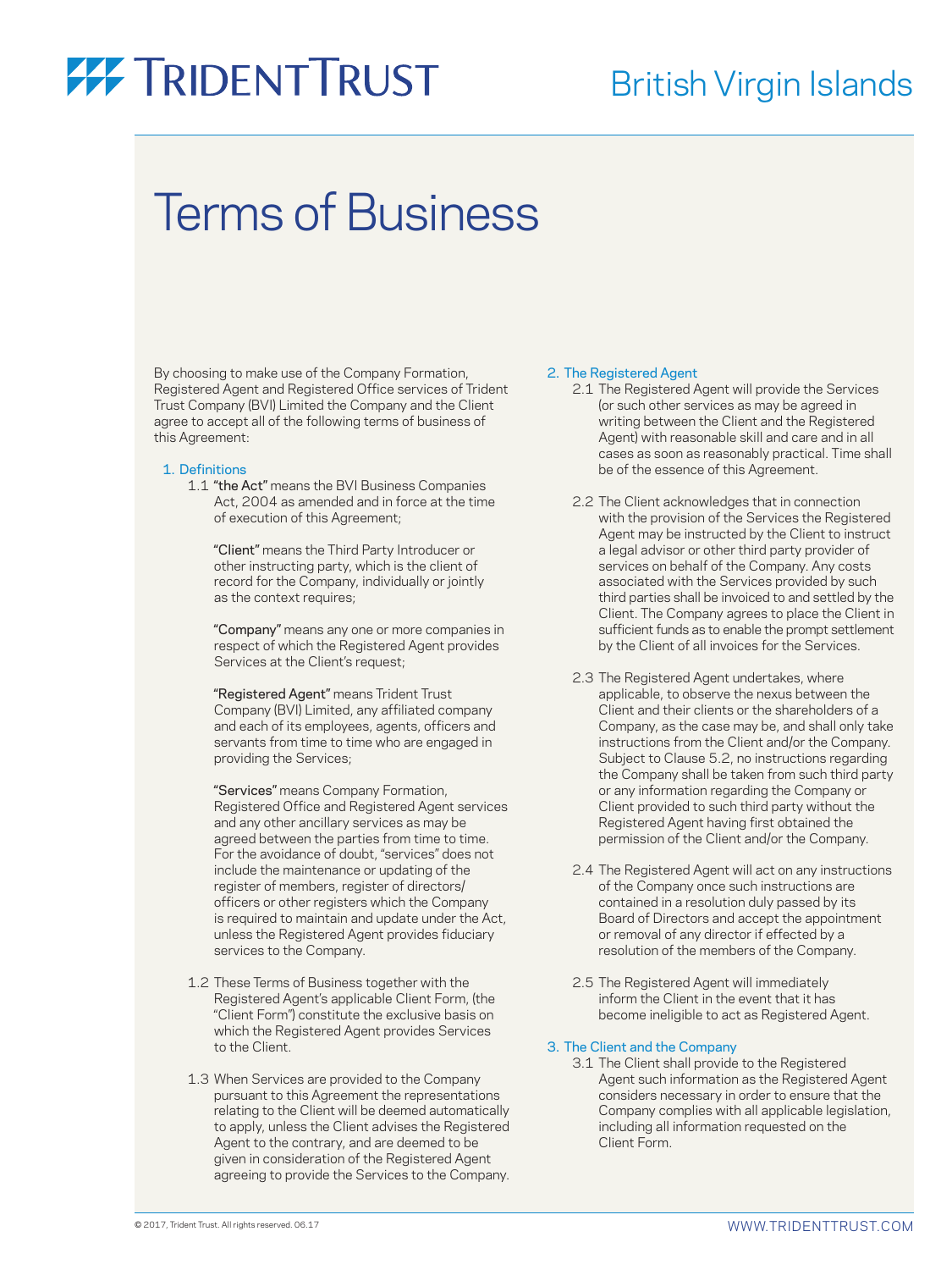### British Virgin Islands

- 3.2 The Client is responsible for ensuring that the information provided in the Client Form is correct and that it and any person responsible for doing so has taken all necessary tax and legal advice in all relevant jurisdictions outside the British Virgin Islands with regard to the establishment and operation of the Company and for ensuring that the activities or proposed activities of the Company will not breach the laws of any relevant jurisdiction. The Registered Agent is not responsible for advising the Client in relation to any matter.
- 3.3 In order to enable the Registered Agent to meet its legal and regulatory obligations in respect of the Company, the Client and the Company shall inform the Registered Agent of any and all changes to the directors, officers and shareholders of the Company within 14 days of the change.
- 3.4 The Client and the Company shall immediately inform the Registered Agent of any other matters that might affect the Company and/or the Registered Agent's willingness or ability to provide, or continue to provide, any of the Services or of any matter that is material to the affairs of the Company or the introducer status of the Client.
- 3.5 The Client agrees to undergo periodic testing of its business relationship with the Registered Agent for the purpose of determining its adherence to these Terms of Business.

#### 4. Fees & Invoicing

- 4.1 The Registered Agent's Schedule of Fees are those which have been agreed between the Registered Agent and the Client and in the absence of such agreement, shall be the fees and charges of the Registered Agent as published from time to time.
- 4.2 The Registered Agent shall not be required to incur any expenses or make any payments in the course of providing the Services unless the Registered Agent has received sufficient funds in advance.
- 4.3 Invoices for the Services to the Company (which will include the amount of any disbursements incurred on behalf of the Company) will be rendered to the Client's address unless another addressee is otherwise agreed to in writing with the Registered Agent. Terms of payment are settlement within 60 days. The Client agrees to pay and discharge any such invoice forthwith on demand in the event that it remains unpaid 60 days after the due date for payment. If terms are not adhered to the Registered Agent reserves the right to charge interest on overdue accounts at the rate of 1% per month and to suspend its services to the Company and/or the Client until all outstanding invoices are settled.

#### 5. Information & Confidentiality

- 5.1 Subject to Clause 5.2 the Registered Agent shall use its best endeavours to keep confidential information provided to it by the Client or the Company including the information provided in the Client Form.
- 5.2 The Client and the Company acknowledge that the Registered Agent is bound by regulatory and other obligations under the laws of the British Virgin Islands and agree that any action or inaction on the part of the Registered Agent in carrying out such obligations shall not constitute a breach of the Registered Agent's duties hereunder.
- 5.3 Any report, letter, information or advice the Registered Agent gives to the Client pursuant to its representation of the Company is given in confidence solely for the purpose of such representation and is provided on condition that the Client undertakes not to disclose same without the Registered Agent's prior written consent.
- 5.4 The Registered Agent shall not be required or obliged to take any action which it considers to be unlawful or improper or which may cause it to incur any personal liability and the Registered Agent shall not be liable for refusing to take any such action.
- 5.5 Notwithstanding any provision hereof the Registered Agent shall be entitled and is irrevocably authorised to open and read all and any correspondence, letter, fax or other communication received by the Company and/or the Registered Agent on behalf of the Client or the Company. The Client shall be duly informed of any mail received by the Company and shall be given an opportunity to subscribe to a mail forwarding service provided by the Registered Agent, (the conditions and terms of which are provided either on request or when mail is first received for a specific Company).

#### 6. Notices

 Any notice or other document to be served under this Agreement must be in writing and may be delivered by hand or sent by pre-paid letter post or facsimile transmission to the party to be served at that party's address as provided (or as varied from time to time by notice in writing).

#### 7. Assignment

 The terms of this engagement shall be binding upon and endure for the benefit of the successors of the parties but shall not be assignable in whole or in part by any party without the prior written consent of the other parties provided that the Registered Agent shall be entitled to assign its rights and liabilities hereunder by not less than 28 days' notice to the Client.

2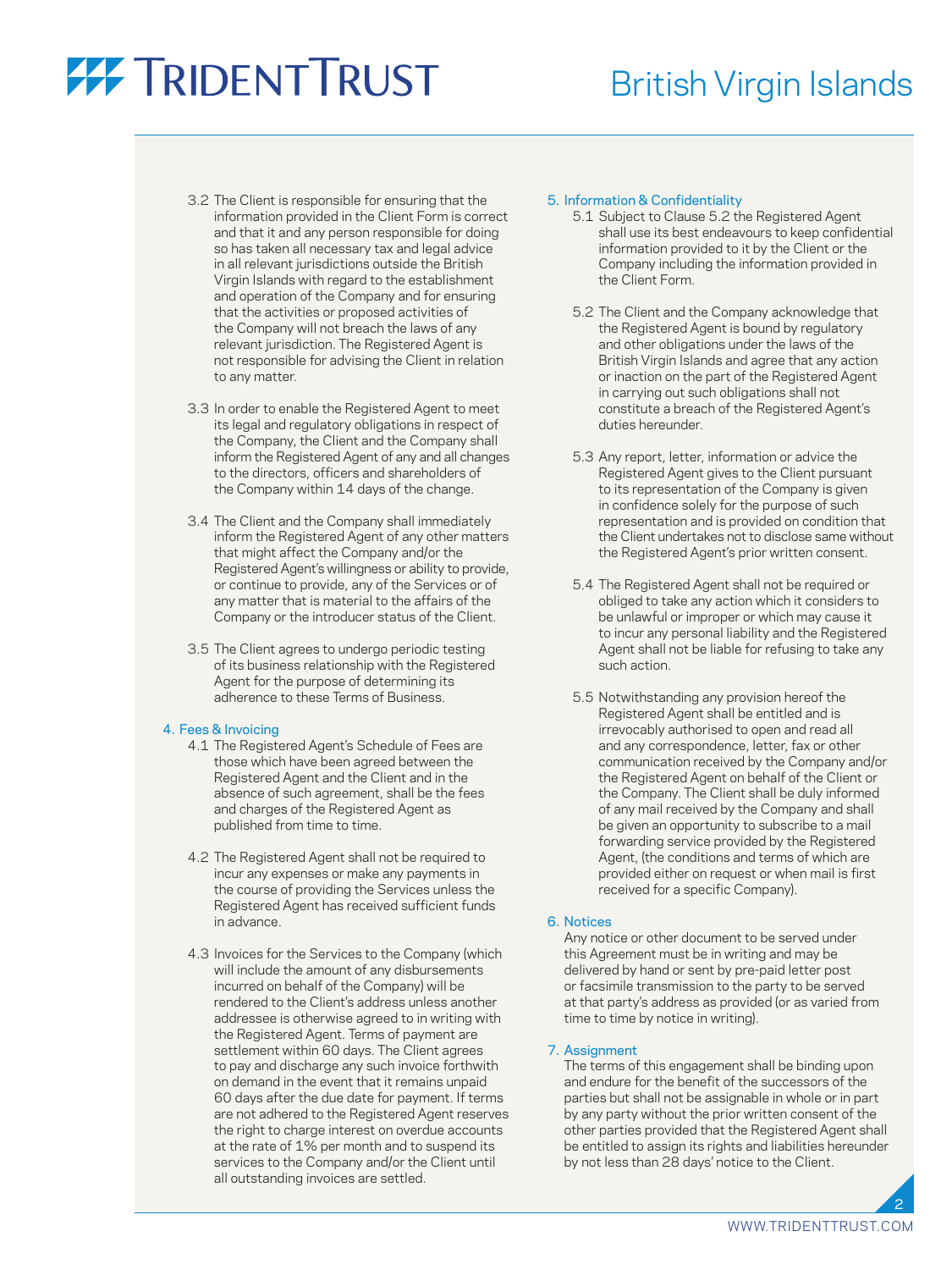### British Virgin Islands

#### 8. Termination & Suspension of Services

- 8.1 The Registered Agent may terminate its services to the Company by giving no less than 90-days written notice of its intent to resign in accordance with Section 93(2)(a) of the Act to the Company and the Client may terminate this Agreement at any time by giving at least 90-days written notice to the Registered Agent. In either event the obligations of the parties (save as set out in clause 8.4 and in respect of antecedent breaches) shall cease and terminate.
- 8.2 This Agreement may be terminated with immediate effect by notice in writing by either the Client or the Registered Agent in the event that:
	- (a) the other party commits any material breach of its obligations under this agreement or under any other agreement between the parties and does not remedy the breach within 14 days from the date of receipt of a written notice specifying the nature of the breach; or
	- (b) the other party goes into liquidation (except for the purpose of a bona fide solvent amalgamation or re-organisation) or is declared bankrupt; or a bankruptcy petition is presented against it or a receiver or Registered Agent is appointed in respect of it.
- 8.3 The Registered Agent may terminate this Agreement with immediate effect by written notice to the Client in the event that any legal proceedings are commenced against the Company or the Client (including any injunction or investigation proceedings or any incident that may bring the reputation or standing of the Registered Agent into disrepute) or in the event that the Client ceases to qualify as a third party introducer in accordance with Regulation 7 of the BVI Anti-Money Laundering Regulations, 2008.
- 8.4 Termination shall be without prejudice to any rights or liabilities of any party either arising prior to termination or arising in respect of any act or omission occurring prior to termination.
- 8.5 In the event of termination, the Registered Agent shall not be obliged to return all or any part of the fees and expenses paid to it hereunder (save for amounts paid on account of disbursements to be incurred).
- 8.6 In the event of termination the Registered Agent, the Company and the Client shall each arrange that all such acts are done as may be necessary to give effect to such termination and the Client shall within 30 days of the date of termination procure the appointment of a successor Registered Agent and the Registered

Agent shall, subject to payment of all amounts due to it, co-operate with the Client in relation to such appointments.

- 8.7 The Registered Agent shall be responsible for filing the necessary resolution/minute with the Registrar of Companies to effect the transfer of the Company or Companies to a successor Registered Agent and the applicable rate for undertaking this service shall be invoiced and settled by the Client prior to the filing of the resolution/minute.
- 8.8 The Client and the Company acknowledge that notwithstanding the right of the Registered Agent to terminate or suspend its services in accordance herewith the Registered Agent (and/ or its officers, agents and employees may have continuing regulatory/fiduciary duties under applicable law. Accordingly, without prejudice to its rights, it is agreed that the Registered Agent shall be entitled (but not obliged) to continue to provide services so as to discharge such duties and shall be entitled to charge its applicable rate for the provision thereof.

#### 9. Entire Agreement

 These Terms of Business and the Client Form (including the Registered Agent's Schedule of Fees) constitute the entire agreement between the parties in relation to the provision of Services to the Client and the Company and may only be varied by agreement in writing signed by or on behalf of the parties.

#### 10. Law & Jurisdiction

 The Agreement shall be governed by and construed in accordance with laws of the British Virgin Islands and any dispute arising in respect thereof shall be subject to the jurisdiction of the courts of the British Virgin Islands and the Company and the Client hereby submit to the jurisdiction of such courts.

#### 11. Other Provisions

- 11.1 The Registered Agent shall be entitled to amend these Terms of Business from time to time provided that the Registered Agent shall give reasonable advance notice in writing to the Client before such amended Terms of Business shall take effect. Any such amendment shall not be effective unless consented to in writing by the Client and/or the Company where applicable.
- 11.2 The Client shall provide full details of and promptly inform the Registered Agent of any changes in its contact details.
- 11.3 The Client shall at all times hereafter indemnify and keep indemnified the Registered Agent against all actions, suits, proceedings, claims, demands, costs, charges, expenses and consequences whatsoever which may be taken

3